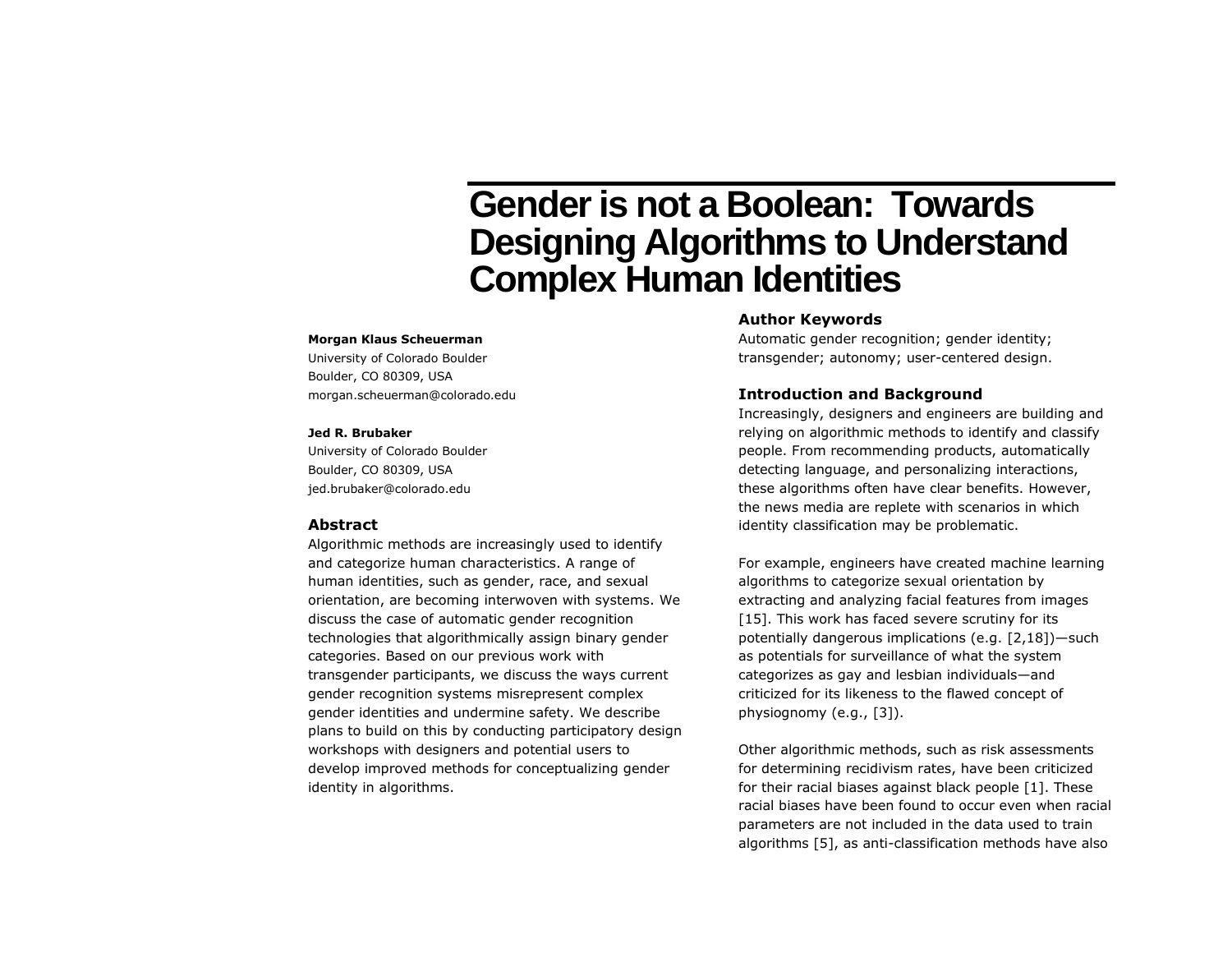shown to produce biases against protected classes in algorithmic methods [4]. The removal of identity from certain algorithmic system may not prove the best, most equitable solution.

These problematic examples of human classification share two things in common. First, they have ramifications for minorities, often putting them at risk. The increasing adoption of algorithms seems to amplify the risks digital footprints present for historically marginalized individuals [9]. Second, the background behind these algorithms highlights a tendency for them to be developed in generic ways, abstracted from specific systems, interactions, or contexts of use.

Together, these scenarios of identity classification present two problems:

- 1. Understanding how to appropriately develop algorithms that are sensitive to nuanced identities held and expressed by the people classified.
- 2. Understanding the contextual boundaries for when and how classification should occur.

To untangle these problems—and investigate potential solutions—we focus on a specific application area that has been little explored: Automatic Gender Recognition (AGR) algorithms.

## **The Case of Automatic Gender Recognition**

There is an apparent lack of consideration for identityrelated biases or threats to marginalized populations when designing and implementing algorithms. With this in mind, the first author and his collaborators conducted a study on the perceptions associated with Automatic Gender Recognition (AGR) algorithms [7].

This study served as a first step towards understanding the attitudes of potential end users, or "targets" (people to be identified by a system) regarding AGR algorithms.

Existing approaches to AGR use computer vision and/or voice recognition data to predict a person's gender [7] on an exclusively binary determination: female or male (e.g. [6,11,14,16]). One exception includes a dataset of transgender faces scraped from YouTube in an attempt to identify a single person across gender identity transition [12]. Even here, however, the transition was conceptualized along a binary spectrum and specific to the effects of hormone-replacement therapy (HRT)—to say nothing of the authors' suggestion that people might use HRT as a means to avoid biometric detection [10,13]. Scenarios such as these highlight concerns beyond accurate classification categories. They reveal the limited consideration, or even awareness, of the lived experiences of transgender people.

Motivated by previous literature outlining the potentially negative outcomes of algorithms aimed at identifying vulnerable and historically marginalized populations, the first author and his collaborators analyzed the perceptions of both transgender users and transgender technologists of AGR technologies [7]. Participants saw some potential; they thought that AGR could potentially be validating (when one's gender identity is accurately recognized) and could help further extend personalization to transgender people. However, participants had many concerns about how AGR may negatively impact their safety and wellbeing, often tied to the high levels of violence traditionally faced by transgender people (e.g., [8]). Participants were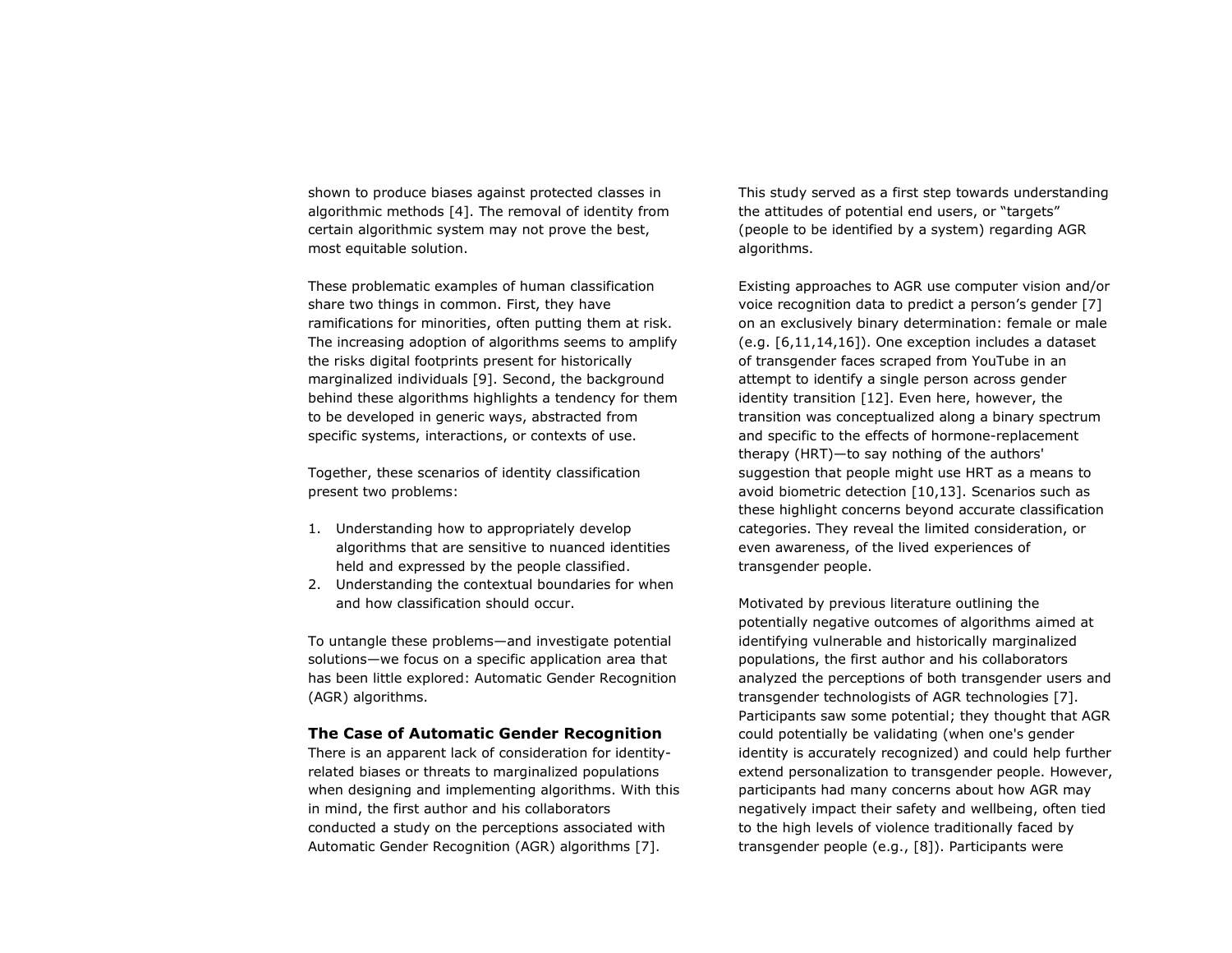concerned that AGR could be used to oppress transgender individuals, and provided examples that included difficulty accessing bathrooms, transgender registries, and non-consensual disclosure ("outing"). These fears also extend to online spaces, where even in the absence of AGR, transgender people are specifically targeted and spaces are unsafe [15].

Of course, AGR systems also impact cisgender people who do not fit neatly into binary categories as determined by training data. The broader impact of these consequence reflect more than simply gender. They may also reflect assumptions about age, presentation, and racial characteristics—other intersecting identity categories societies view through a gendered lens. The decisions embedded within technological systems reflect a set of values that can have negative consequences. That is to say, technology is not risk averse or neutral; it is safety-critical and value-driven.

These risks and concerns are in sharp contrast with the benefits proposed by designers of gender recognition algorithms. This contrast stresses the need for deeper consideration of the way identity is represented in algorithms and showcases a gap between the context of development and the *actual* context of use. It is evident that we need further research involving 1) the potential targets of AGR systems and 2) the designers of these systems. In the next section, we discuss possible next steps for participatory design research to bridge the divide between the designers of AGR algorithms—and their ideas about contexts of use—and marginalized users.

# **Towards Designing Complex Algorithms for Complex Identities**

We are designing a series of studies focused on mitigating the risks associated with categorizing vulnerable identity categories in computer systems. Focusing on the design and impacts of AGR on transgender people, we are launching a set of participatory design workshops that engage with both the designers of AGR algorithms and potential users. Our goal is to bridge the gap between designers and marginalized users and to develop improved methods for conceptualizing gender identity in algorithms. Putting the needs and concerns of "targets" in conversation with the constraints and work practices of designers is one step towards realizing this goal.

Participatory design in the context of algorithms is complicated when considering marginalized populations. The classification models that power AGR algorithms are often developed with idealized or generic use cases in mind. These use cases often do not intentionally involve marginalized user groups—or scenarios in which they would be harmed. But, the transgender participants in the previous studies discussed above expressed that they felt there was no room for trans people in tech—and no consideration for their inputs. These considerations can provide rich insights into humanizing algorithms aimed at categorizing humans.

Our aim is to inform design approaches that are empowering to users—with customizability and fluidity across life transitions, or the ability to opt out of categorization entirely. In doing so, we seek to mitigate possible risks involving algorithmic harm. The spectrum of solutions ideated in these workshops will inform the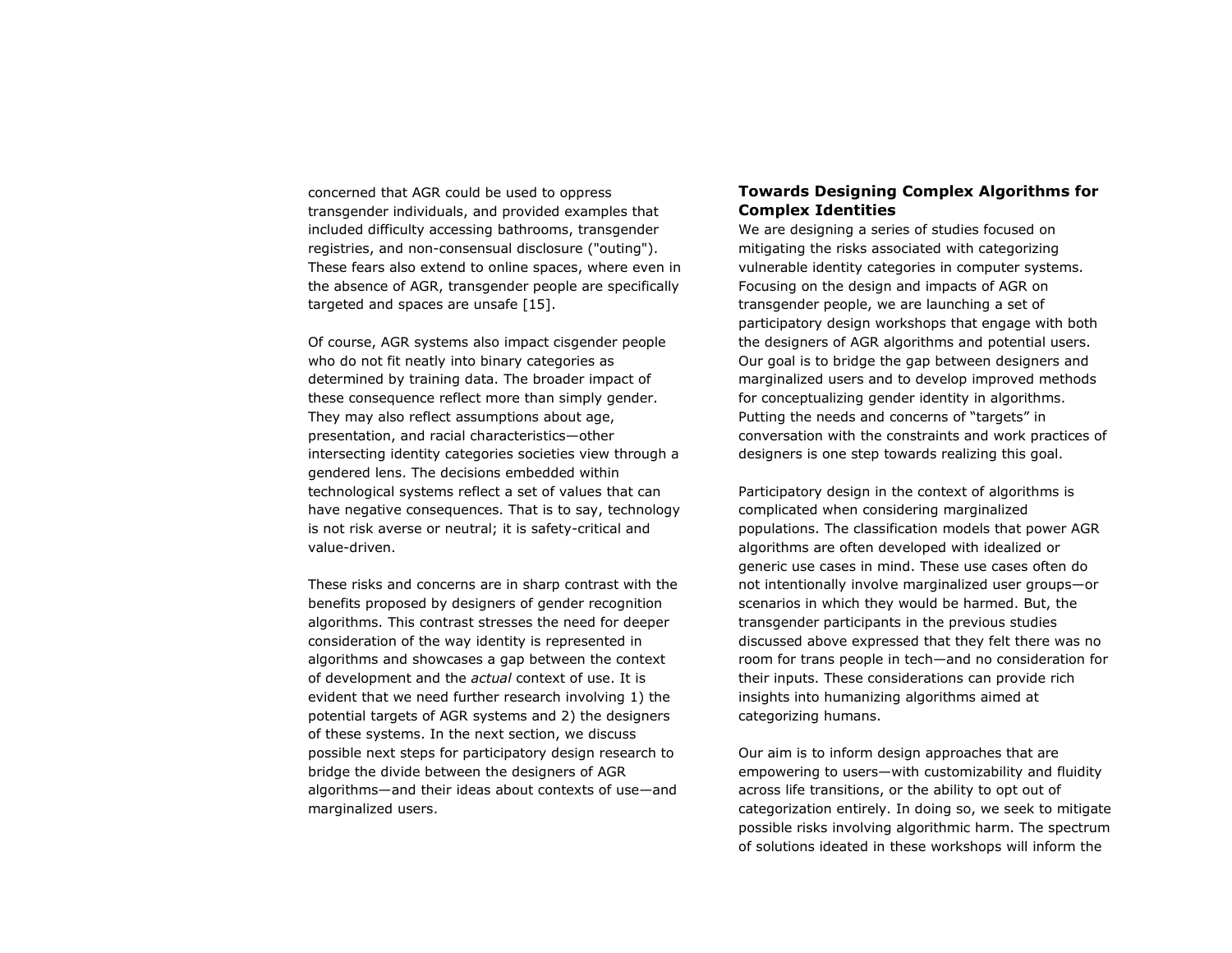creation of a framework that will inform the design and use of AGR algorithms. This will expand beyond gender-specific algorithms, providing a blueprint into methods for creating algorithms that are more sensitive to marginalized human characteristics. As HCI moves to be more inclusive of a vast array of identities, we seek to shift the power dynamics of participation into the hands of marginalized users who may be most negatively affected.

### **References**

- 1. Julia Angwin, Jeff Larson, Surya Mattu, and Lauren Kirchner. 2016. Machine Bias: There's Software Used Across the Country to Predict Future Criminals. And it's Biased Against Blacks. *ProPublica.org*, 1–17. Retrieved August 28, 2017 from https://www.propublica.org/article/machinebias-risk-assessments-in-criminal-sentencing
- 2. Bernard Marr. 2017. The AI That Predicts Your Sexual Orientation Simply By Looking At Your Face. *Forbes*. Retrieved September 22, 2018 from https://www.forbes.com/sites/bernardmarr/2017/0 9/28/the-ai-that-predicts-your-sexual-orientationsimply-by-looking-at-your-face/#7da3064a3456
- 3. Blaise Agüera y Arcas. 2017. Do algorithms reveal sexual orientation or just expose our stereotypes? *Medium*. Retrieved from https://medium.com/@blaisea/do-algorithmsreveal-sexual-orientation-or-just-expose-ourstereotypes-d998fafdf477
- 4. Sam Corbett-Davies, Sharad Goel, Alex Chohlas-Wood, Alexandra Chouldechova, Avi Feller, Aziz Huq, Moritz Hardt, Daniel E Ho, Shira Mitchell, Jan Overgoor, Emma Pierson, and Ravi Shroff. 2018. *The Measure and Mismeasure of Fairness: A Critical Review of Fair Machine Learning \**. Retrieved September 22, 2018 from https://5harad.com/papers/fair-ml.pdf
- 5. Julia Dressel and Hany Farid. 2018. The accuracy, fairness, and limits of predicting recidivism.

*Science advances* 4, 1: eaao5580. https://doi.org/10.1126/sciadv.aao5580

- 6. S. Gutta, H. Wechsler, and P.J. Phillips. Gender and ethnic classification of face images. In *Proceedings Third IEEE International Conference on Automatic Face and Gesture Recognition*, 194–199. https://doi.org/10.1109/AFGR.1998.670948
- 7. Foad Hamidi, Morgan Klaus Scheuerman, and Stacy M Branham. 2018. Gender Recognition or Gender Reductionism? The Social Implications of Automatic Gender Recognition Systems. In *2018 CHI Conference on Human Factors in Computing Systems (CHI '18)*.
- 8. Sandy E. James, Jody L. Herman, Susan Rankin, Mara Keisling, Lisa Mottet, and Ma'ayan Anafi. 2016. *The Report of the 2015 U.S. Transgender Survey*. Retrieved August 22, 2017 from http://www.transequality.org/sites/default/files/do cs/usts/USTS Full Report - FINAL 1.6.17.pdf
- 9. Carter Jernigan and Behram F.T. Mistree. 2009. Gaydar: Facebook friendships expose sexual orientation. *First Monday* 14, 10. https://doi.org/10.5210/fm.v14i10.2611
- 10. Vijay Kumar, R. Raghavendra, Anoop Namboodiri, and Christoph Busch. 2016. Robust transgender face recognition: Approach based on appearance and therapy factors. In *IEEE International Conference on Identity, Security and Behavior Analysis (ISBA 2016)*, 1–7. https://doi.org/10.1109/ISBA.2016.7477226
- 11. Chien-Cheng Lee and Chung-Shun Wei. 2013. Gender Recognition Based On Combining Facial and Hair Features. In *Proceedings of International Conference on Advances in Mobile Computing & Multimedia (MoMM '13)*, 537–540. https://doi.org/10.1145/2536853.2536933
- 12. Gayathri Mahalingam and Karl Ricanek. HRT Transgender Dataset. Retrieved August 23, 2017 from http://www.faceaginggroup.com/hrttransgender/
- 13. Gayathri Mahalingam and Karl Ricanek. 2013. Is